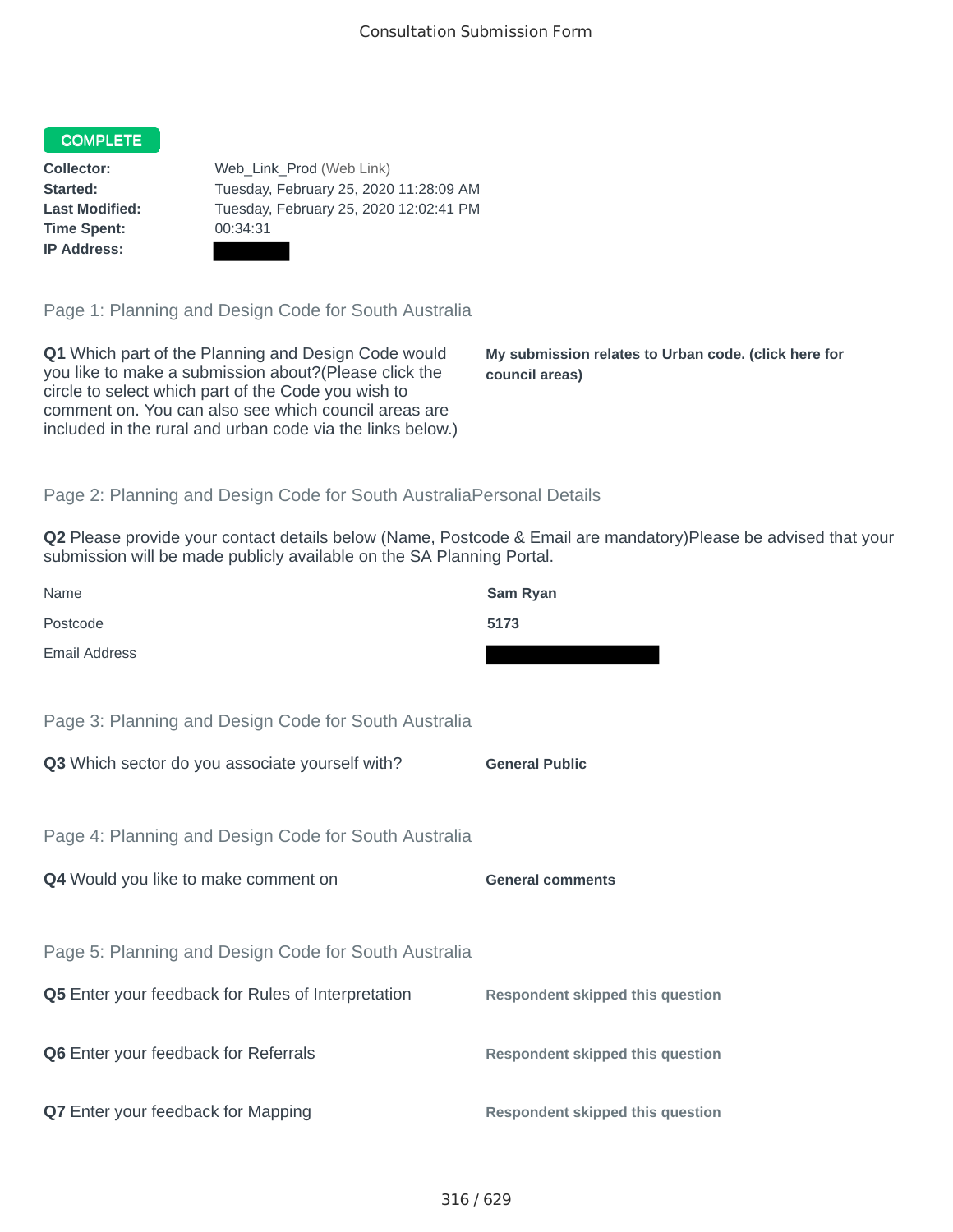| Q8 Enter your feedback for Table of Amendments                                                                                                                          | <b>Respondent skipped this question</b> |
|-------------------------------------------------------------------------------------------------------------------------------------------------------------------------|-----------------------------------------|
| Page 6: Planning and Design Code for South Australia<br>Q9 Please enter your feedback for overlaysclick next at<br>the bottom of the page for next topic                | <b>Respondent skipped this question</b> |
| Page 7: Planning and Design Code for South Australia<br>Q10 Please enter your feedback for zones and<br>subzonesclick next at the bottom of the page for next<br>topic  | <b>Respondent skipped this question</b> |
| Page 8: Planning and Design Code for South Australia<br>Q11 Please enter your feedback for general policyclick<br>next at the bottom of the page for next topic         | <b>Respondent skipped this question</b> |
| Page 9: Planning and Design Code for South Australia<br>Q12 Please enter your feedback for Land use<br>Definitionclick next at the bottom of the page for next<br>topic | <b>Respondent skipped this question</b> |
| Page 10: Planning and Design Code for South Australia<br>Q13 Please enter your feedback for Admin<br>Definitionsclick next at the bottom of the page for next<br>topic  | <b>Respondent skipped this question</b> |

Page 11: Planning and Design Code for South Australia